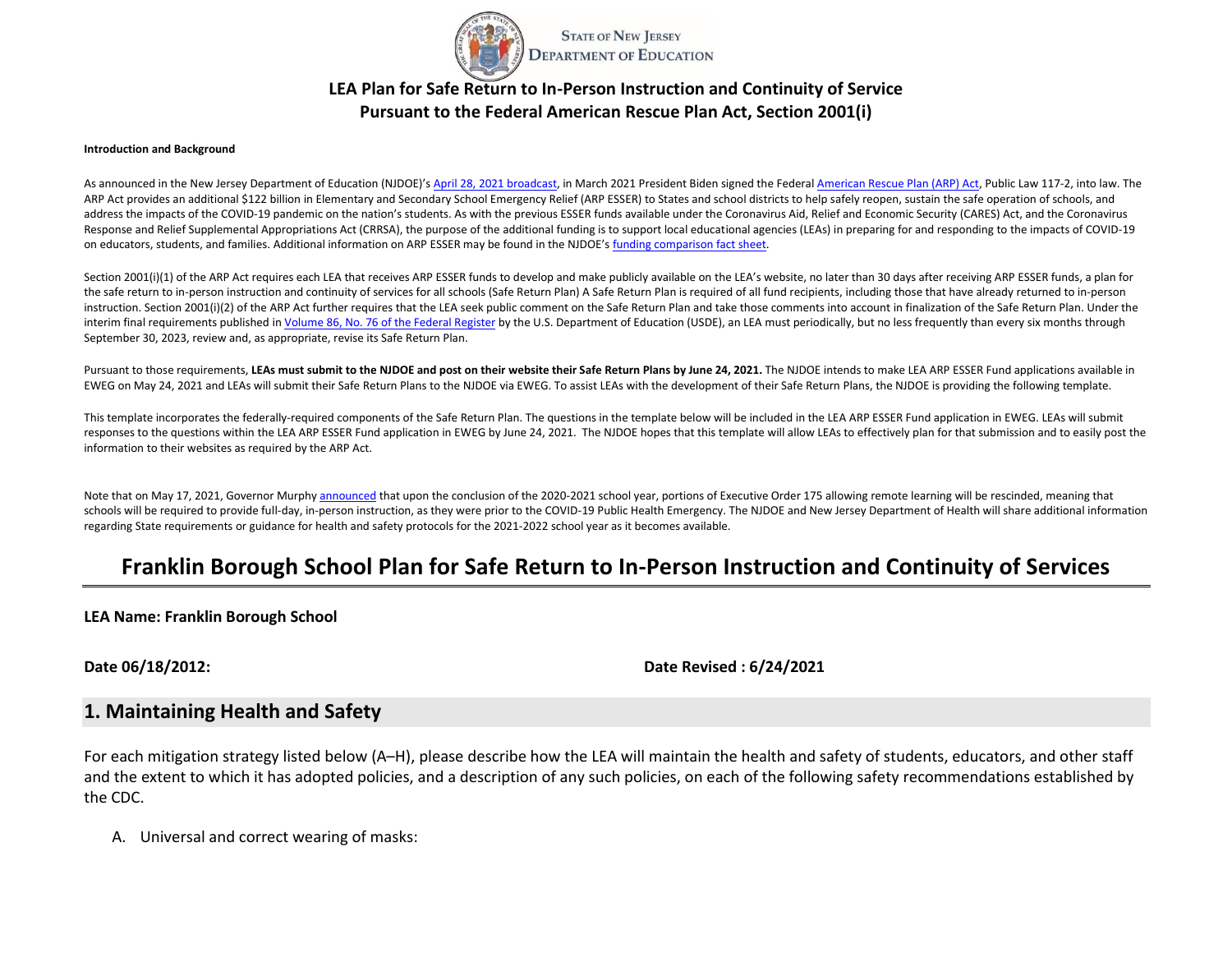All students and staff wear masks both inside the school and outside on school grounds. Masks signs are displayed throughout the building and on each entryway. The signs state the needs for wearing masks and depict the correct way to wear them. Franklin School will continue to follow guidance from state and local agencies and adhere to all protocols in school year 2021-2022.

### B. Physical distancing (e.g., including use of cohorts/podding)

Students and staff follow social distancing guidelines that follow the recommendations from CDS and Board of Health. Students in 2020-2021 school year were in cohorts that maintained social distancing guidelines depending on the size of the room. Social distancing signs are displayed throughout the building on walls and floors. In our cohort model, students do not have classes with another cohort. Franklin School will continue to follow guidance from state and local agencies and adhere to all protocols in school year 2021-2022.

#### C. Handwashing and respiratory etiquette

Students and staff wash hands or sanitize upon entering the building. Hand washing stations are installed throughout the school and sanitizing stations are in every classroom as well as in every entryway. Franklin School will continue to follow guidance from state and local agencies and adhere to all protocols in school year 2021-2022.

### D. Cleaning and maintaining healthy facilities, including improving ventilation

Custodians sanitize the building each night after students and staff dismiss. Each teacher has access to sanitizer and is responsible for sanitizing their area when they leave a classroom or common area. Classroom doors are left open, air conditioners are installed in every room and ventilators are monitored to ensure proper ventilation. Franklin School will continue to follow guidance from state and local agencies and adhere to all cleaning protocols in school year 2021-2022.

E. Contact tracing in combination with isolation and quarantine, in collaboration with the State, local, territorial, or Tribal health departments All contact tracing is maintained through the school health office and local Department of Health. Current guidelines are followed according to CDC and Board of Health for isolation and quarantining. Franklin School will continue to follow contact tracing and quarantine guidance from state and local agencies and adhere to all protocols in school year 2021-2022.

### F. Diagnostic and screening testing

The School nurse completes all initial symptom screening. Further screening and testing is done at student's or staff's primary health provider.

- G. Efforts to provide vaccinations to educators, other staff, and students, if eligible District provided staff vaccination information at local centers and worked with our county office to provide access to those still in need of a vaccination. The district will continue to provide staff with the latest health information.
- H. Appropriate accommodations for children with disabilities with respect to the health and safety policies Accommodations are followed for students with disabilities according to their IEP and / or IHP.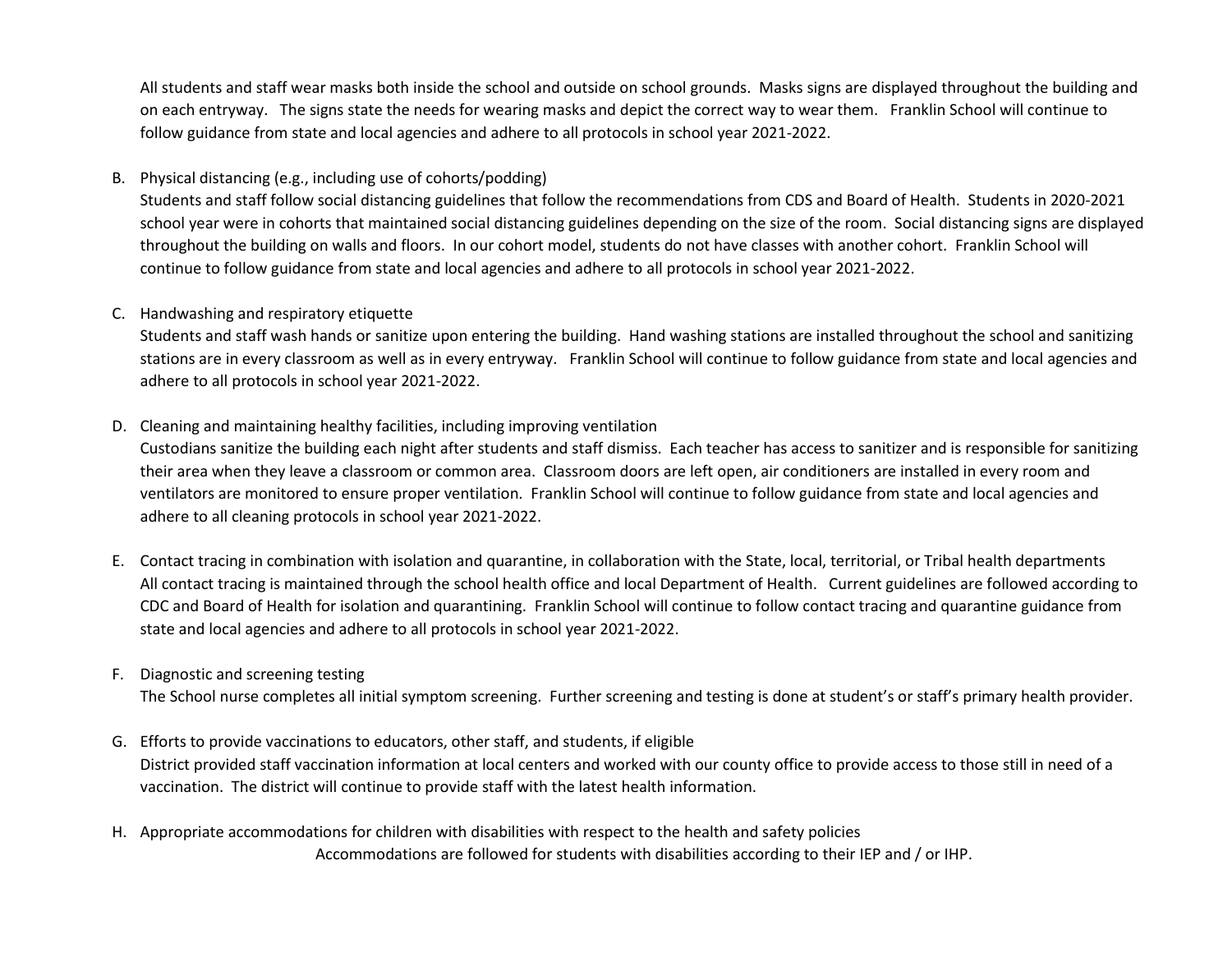# **2. Ensuring Continuity of Services**

A. Describe how the LEA will ensure continuity of services, including but not limited to services to address students' academic needs and students' and staff's social, emotional, mental health, and other needs, which may include student health and food services.

Franklin School will continue to follow guidance from state and local agencies and adhere to all protocols in school year 2021-2022. In addition to taking the steps to protect students' and educators' physical health, the district will consider the impact on both educators and students. The district administration will oversee staff, curriculum and instruction in order to ensure continuity of services. Students will be provided with needed intervention services throughout the summer and continuing in the 2021-2022 school year. The staff will be provided with essential professional development and social emotional support and build staff capacity to deliver highly effective instruction. Social emotional learning will be embedded in the instructional day for students and the Social Worker, School Counselor, School Psychologist and School Nurse will monitor students for health needs.